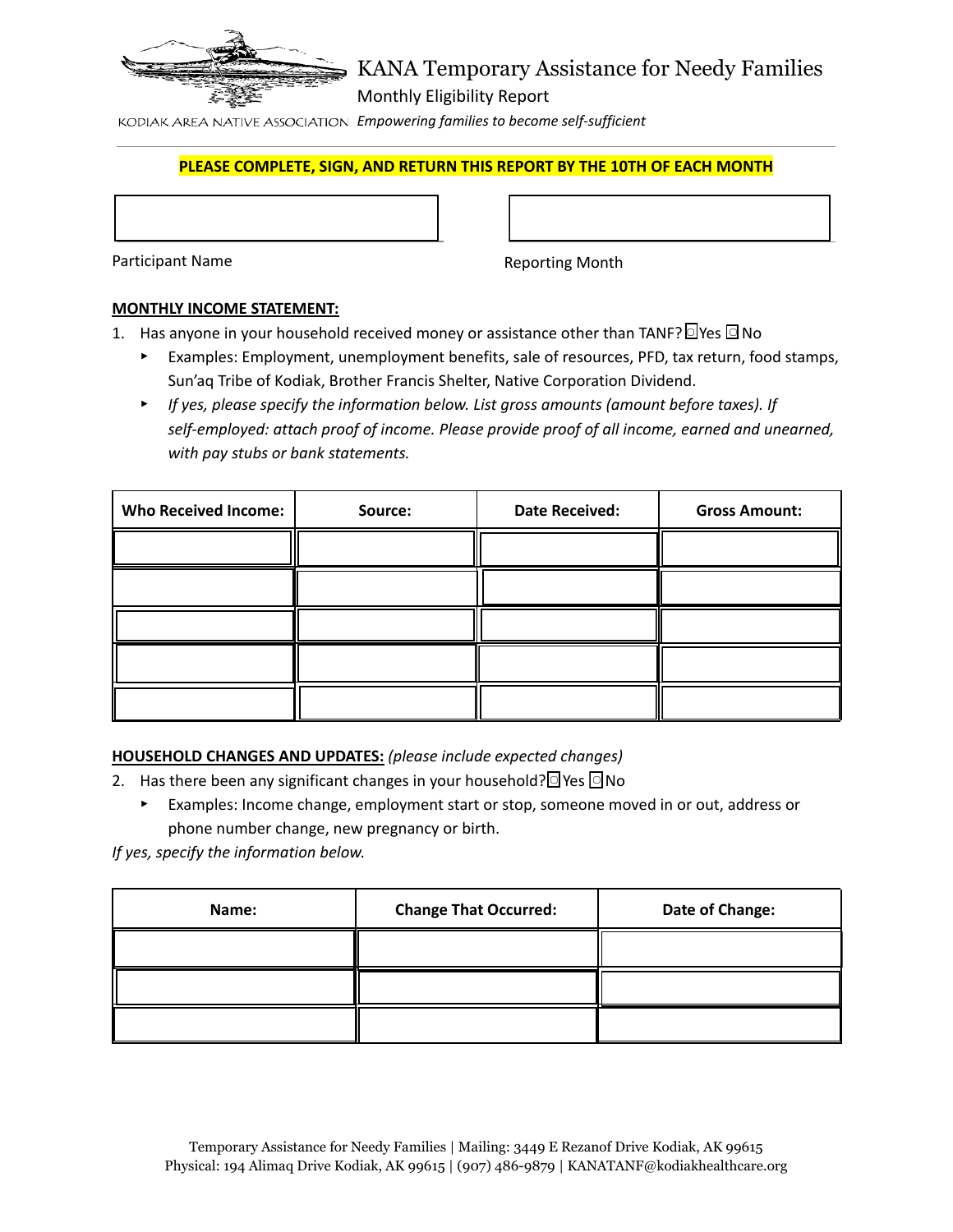## **MONTHLY ACTIVITY HOURS VERIFICATION:**

**Instructions:** Record your daily activities on this form. Please note that failing to complete a combination of 20 hours per week may result in a reduction to your monthly benefit amount. Activities listed should relate to the goals outlined on your Self-Sufficiency Plan. If you have questions about allowable activities or about completing this form, please contact your Case Manager.

## **CERTIFICATION STATEMENT:**

*I certify that the information contained in this report is true, accurate, and complete. I understand that all information reported may result in my benefits being increased, decreased, or stopped.*

Participant Signature Date

| Date | <b>Activity Completed</b> | <b>Hours</b> | <b>Comments</b> |
|------|---------------------------|--------------|-----------------|
|      |                           |              |                 |
|      |                           |              |                 |
|      |                           |              |                 |
|      |                           |              |                 |
|      |                           |              |                 |
|      |                           |              |                 |
|      |                           |              |                 |
|      |                           |              |                 |
|      |                           |              |                 |
|      |                           |              |                 |
|      |                           |              |                 |
|      |                           |              |                 |
|      |                           |              |                 |
|      |                           |              |                 |
|      |                           |              |                 |